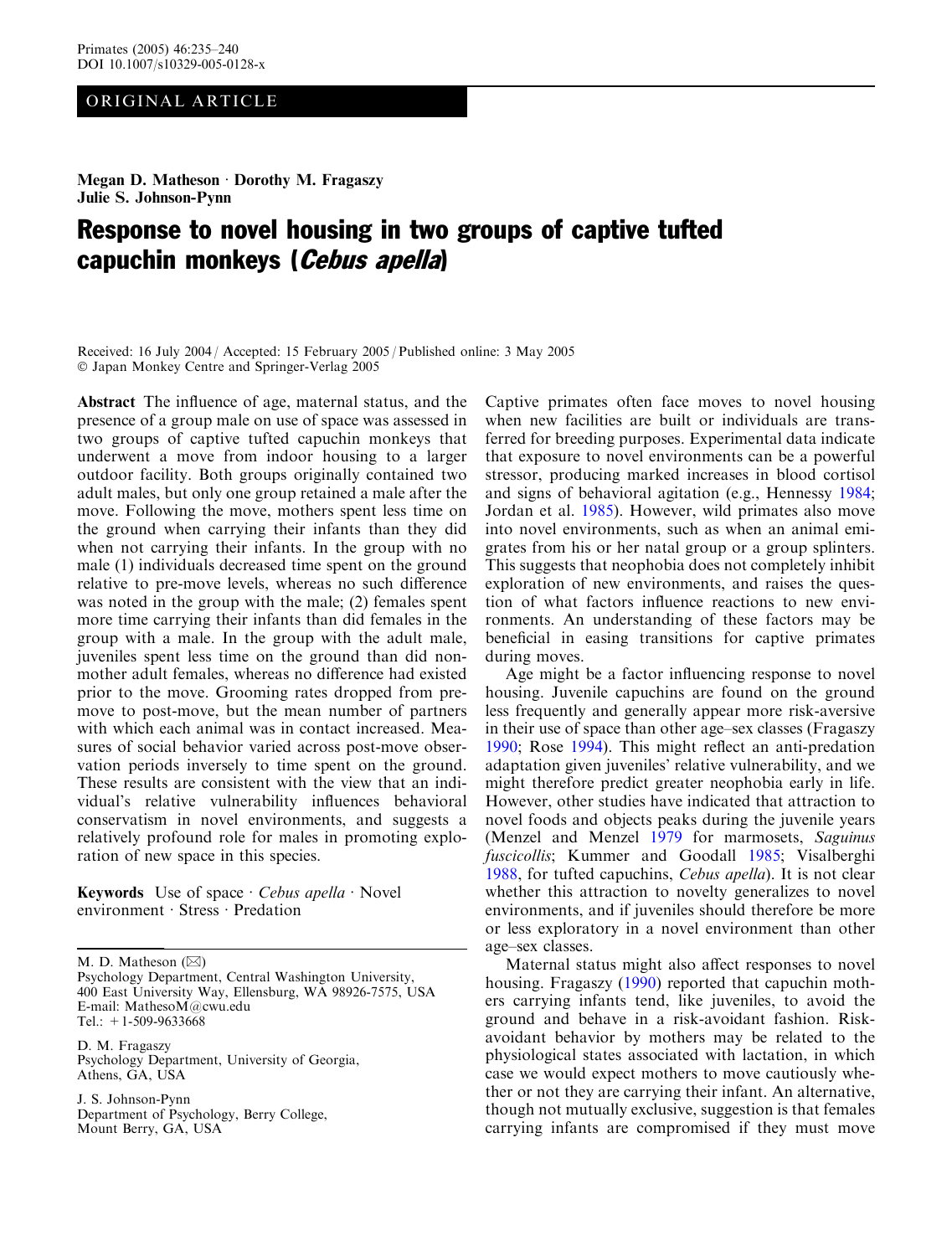rapidly, such as when escaping from a predator. Infants represent a significant weight burden for the carrier: a capuchin infant weighs approximately 10% of the mother's non-pregnant weight at birth and grows rapidly thereafter (Fragaszy and Adams-Curtis [1998\)](#page-5-0). If perception of compromised mobility motivates caution, we would specifically expect individuals carrying an infant to be more cautious about moving in unfamiliar spaces.

The presence or absence of adult males might also affect group members' responses to novel environments. Capuchin males spend more time vigilant (looking outward and upward) than do females in natural settings (van Schaik and van Noordwijk [1989](#page-5-0); Fragaszy [1990](#page-5-0); Rose and Fedigan [1995](#page-5-0)), and have been reported to be the first to detect a model predator (Van Schaik and van Noordwijk [1989\)](#page-5-0). Thus, it may be that the presence of an adult male lends a sense of security to other group members, and they will be more at ease in a novel environment with a male present than without a male present.

The current study took advantage of a planned move of two groups of tufted capuchin monkeys (C. apella) to new housing. At the time of the move, most of the adult males were removed from the groups as part of a breeding transfer with another facility. For the first several weeks at the new facility, one group had no adult males and the other had only one adult male. We examined the influence of age, maternal status, and the presence of a group male on the monkeys' response to the new environment.

Time spent on the ground constituted our primary dependent measure. Capuchins, like many primates, avoid moving on the ground in less familiar areas or when conditions are uncertain (Fragaszy [1990\)](#page-5-0). When faced with threats in captivity (e.g., capture for husbandry purposes), capuchins tend to climb to the highest possible point of their enclosure (personal observation). Thus, capuchins' tendency to move about on the ground would seem to be a good indicator of their comfort in their surroundings. Corroborating the validity of this measure, Vitale et al. [\(1991\)](#page-5-0) reported that tufted capuchins that were exposed to a snake model increased their use of the floor (where the model was placed) across the exposures, and their alarm vocalizations and other behavioral indicators of fear decreased during this time.

We also performed exploratory analyses on the percent of time animals spent on the ground as a function of time in the novel enclosure, and the percent of time animals spent in close proximity or body contact and grooming prior to and following the move. Individuals from various species of monkey have been demonstrated to show increased affiliative behavior when exposed to stressors such as novel environments (e.g., Jordan et al. [1985](#page-5-0)); alternatively, in a new environment, increased vigilance may preclude engaging in normal amounts of social activities. These social behavior measures, then, may provide some insights into the animals' adjustment to their new surroundings.

# Methods

#### Subjects

Subjects comprised two groups of tufted capuchin monkeys (*C. apella*). One group (hereafter the "MG" for "male's group") contained one adult male (aged approximately 35 years), 12 adult females (aged 6 years and older), four juvenile females (age range: 34–  $69$  months),<sup>1</sup> and seven dependent infants (less than 1 year old). The other group (hereafter the ''AFG'' for "all-female group") contained ten adult females, five juvenile females (age range: 23–53 months), and seven dependent infants. Adult females with dependent infants were classed as "mothers" (MG:  $n=7$ ; AFG:  $n=7$ ); mothers included primarily multiparous females, although two mothers in the AFG and one in the MG were primiparous. Non-mothers (MG:  $n=5$ ; AFG:  $n=3$ ) included both nulliparous females (two of three non-mothers in the AFG, none in the MG) and mothers of juvenile or adult offspring.

Prior to the move, the MG had contained one additional adult male, and the AFG had contained two adult males. These additional males were removed from the groups during the move as part of an exchange of breeding males with another facility. Data were collected for the current study before new males were introduced to the groups. Prior to the move, the groups had been intact, save for births and culling, for a period of 5 years. All individuals were born in captivity with the exception of the one adult male, who was wild caught as a young adult.

# Housing/apparatus

For the 5 years prior to the move to novel housing the groups had been housed in exclusively indoor enclosures on the campus of the University of Georgia in Athens, GA. Each group's enclosure consisted of two rooms, each measuring  $4.8 \times 2.33 \times 2.25$  m, connected by a small opening  $(0.5 \times 0.5 \text{ m})$ . The rooms were furnished with perches, Prima-hedrons (Primate Products), and bedding material.

In November 1996 the groups were released into adjacent enclosures at LABS of Virginia in Yemmassee, SC. Each enclosure consisted of a large outdoor corral  $(18.3\times12.2 \text{ m})$  with a smaller indoor area attached. Indoor and outdoor areas were divided by a guillotine door located close to ground level. Outdoor enclosures contained four multi-platformed (one to three levels) wooden structures. The structures were connected by a series of double wooden beams, with the highest beam approximately 1.5 m off the ground, and the lowest

<sup>&</sup>lt;sup>1</sup>Due to an oversight during pre-move data collection, pre-move data were not collected for the youngest juvenile in the MG. This juvenile's data were thus excluded from all analyses.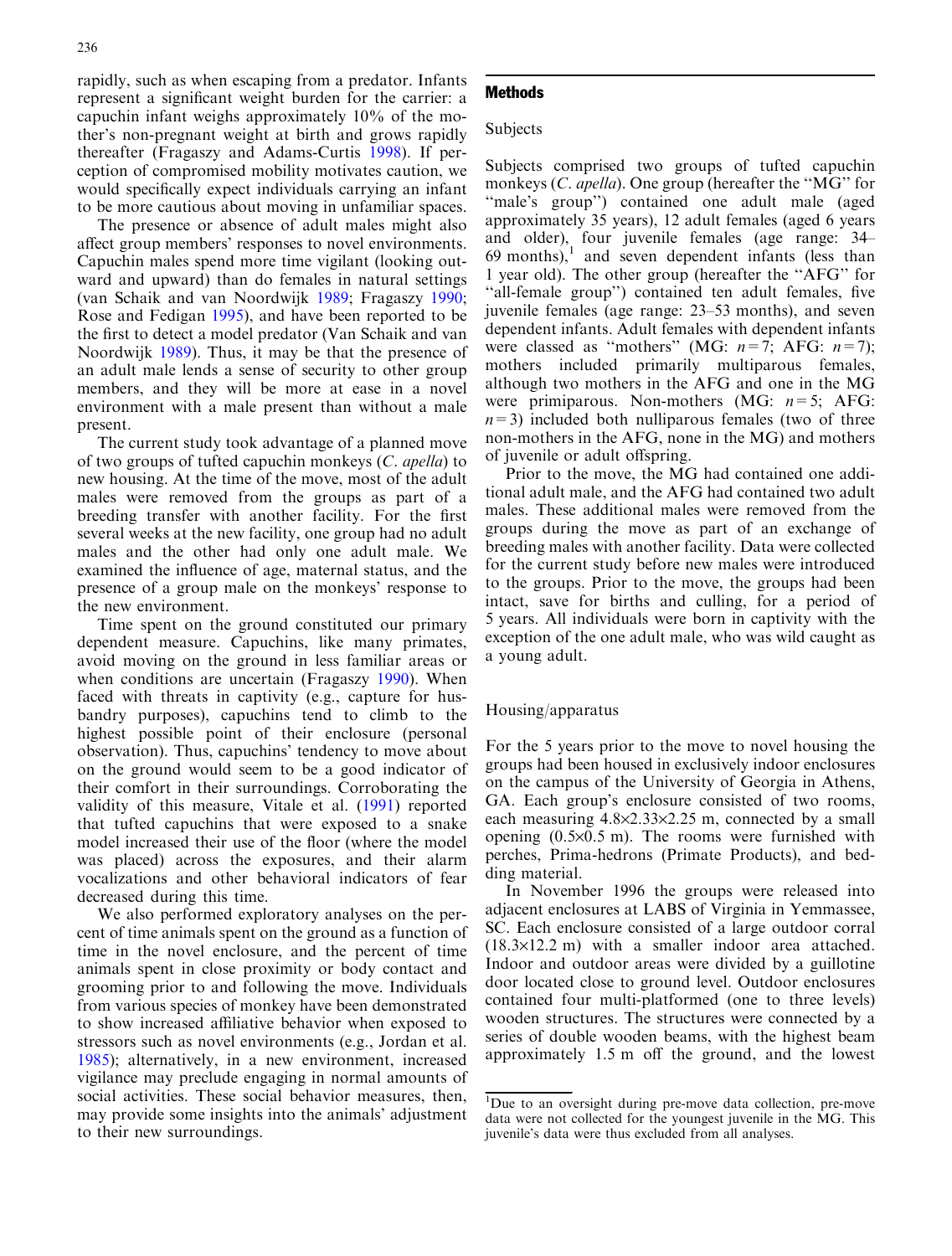approximately 0.5 m off the ground. The ground of the outdoor enclosures was grass, and there was no cover on the enclosures.

At both the University of Georgia and the LABS sites animals were fed twice daily on a diet of commercial monkey chow and had access to water ad libitum. While at the University of Georgia the animals were additionally fed fresh fruit once daily. The food at LABS was placed in large feeding bins found on the first level of one or two (depending on the group) of the structures in each group's enclosure. The food at the University of Georgia was placed on the floor of each group's enclosure.

#### Procedure

The data reported here were collected using a scan sampling technique. Pre-move data were collected according to the following protocol. Each adult and juvenile<sup>1</sup> in a given group was located in a set order, and data on that animal were recorded. When each animal was located the observer recorded its location in the enclosure, whether this was on or off the ground, the identities of any grooming partners, and the identities of animals in body contact or close proximity (touching distance). Subjects were listed as having five partners if they were in a large huddle of animals, based on an estimate of how many partners an animal could have in close proximity or body contact, and scored as having two partners if in proximity to or contact with an animal carrying an infant. If every animal in a group was located within 5 min, the observer waited until 5 min had passed from the start of the current scan before beginning the next scan. This rule was to ensure that samples of each animal's behavior were at least 5 min apart and thus relatively independent. During data collection a continuous record of aggression (reported elsewhere) was also kept.

Post-move data were collected according to a protocol identical to that just described for the pre-move data, with the exception that carrying of infants was added to the list of behaviors recorded during each scan. Because each group now had access to both an indoor and an outdoor enclosure, we also followed the rule that if less than 50% of a group was visible outside, data collection for that group was suspended until more animals entered the outdoor area. This relatively arbitrary rule was set to maximize the data collected; 100% subject visibility was too high a criterion, as some animals inevitably spent time in their indoor enclosure. Data collection was suspended based on this rule on five occasions (once per group during the second data collection period, and three times in the AFG during the final data collection period; see below for dates of data collection), during which data were collected on the other group. On the first day of data collection only, animals in the AFG were locked out of the indoor enclosure. This was done because animals in this group were initially hesitant to remain in the outdoor area, and thus data could not have otherwise been collected.

Pre-move data were collected during three time periods: on 10 days between May 9 and June 6, on seven days between June 26 and July 23, and on 6 days in September 1996. Between 7 and 12 scans were collected per group per day, and total observation times for each period were 400, 300, and 300 min for the MG and 370, 330, and 300 min for the AFG. The groups arrived at the LABS site on 22 November 1996 and were released into the indoor portion of their new enclosures. On 23 November each group was given free access to either its indoor or outdoor enclosure for approximately 1 h before being locked into the indoor enclosure for the night. Post-move data were then collected according to the current protocol during three periods, each lasting two to three days: 24–26 November, 30 November–1 December, and 14–15 December 1996. Data collection was aborted early during the second post-move period due to rain on 1 December. The attempt was made to obtain a total of 16 scan samples on each group during each day of post-move data collection, alternating eight scans on one group, then eight on the other. Alternating observations minimized a time confound in comparing the two groups. Actual number of scans obtained varied per individual, as all animals were not visible during all scans. Total observation time varied per observation period due to the differing length of time it took to obtain the desired number of scans, and due to the early termination of data collection during the second observation period. Observation times for the first, second, and third sampling periods, respectively, were 314, 85, and 209 min for the MG, and 210, 95, and 156 min for the AFG. All data collection sessions (pre-move and post-move) commenced between 9:30 a.m. and 12 p.m.

Pre-move data were collected by Matheson; postmove data were collected by Matheson and Fragaszy during the first post-move period and by Matheson thereafter. Interobserver reliabilities (percent agreement) were calculated based on the first period's data; reliabilities were 94% for animal location, 96% for carrying, and 98% for close proximity/body contact and grooming.

The number of scans in which each individual was found on the ground was converted to a percentage of scans in which that individual was visible. Parametric statistical analyses were used when possible; nonparametric statistical analyses were used when sample sizes for the specific comparisons were lower than ten, as this compromises the normality assumption of parametric statistics.

## **Results**

# Age as a factor

Following the move, juveniles in the MG, but not the AFG, spent a significantly lower percent of their time on the ground than did non-mother adult females (MG: 17.2% for juveniles vs. 36.3% for non-mother adults,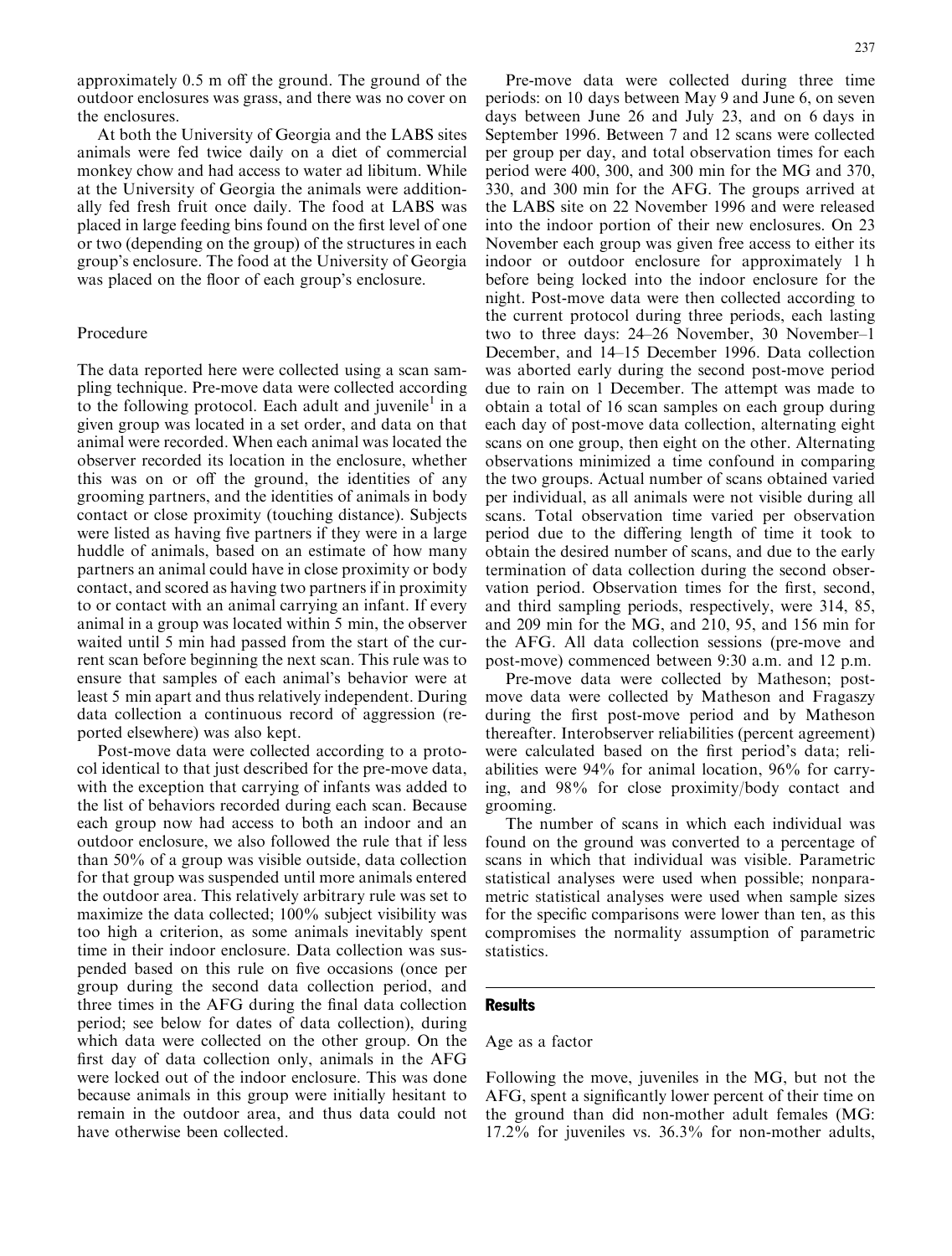Mann-Whitney U test:  $U=0$ ,  $n_1=3$ ,  $n_2=5$ ,  $P<0.02$ ; AFG: 8.7% for juveniles vs. 14.8% for non-mother adults,  $U=6$ ,  $n_1=5$ ,  $n_2=3$ , NS). Prior to the move to novel housing, no significant differences had been found between juveniles and non-mother adults in percent of time spent on the ground (MG: 27.9% for juveniles vs. 23.5% for non-mother adults,  $U=5$ ,  $n_1=3$ ,  $n_2=5$ , NS; AFG: 24.3% for juveniles vs. 40.7% for non-mother adults,  $U=1$ ,  $n_1=5$ ,  $n_2=3$ , NS). We compared juveniles to adult females with no dependent infants because maternal status was one of the factors expected to influence females' behavior.

No significant correlation was found between juveniles' age in months and the percent of time that they spent on the ground following the move (Spearman  $\rho$ =0.699, n=8, NS), or prior to the move (Spearman  $\rho=0.565$ ,  $n=8$ , NS). Juveniles from both groups were combined for the purposes of these analyses because keeping the groups separate would have resulted in sample sizes that were too small to analyze statistically.

#### Maternal status

Following the move, no significant differences were noted between mothers and non-mothers in time spent on the ground, although all mothers spent less time on the ground than did non-mothers (MG: 29.0% for mothers vs. 36.3% for non-mothers,  $U=7$ ,  $n_1=7$ ,  $n_2=5$ , NS; AFG: 10.3% for mothers vs. 14.8% for nonmothers,  $U=6$ ,  $n_1=7$ ,  $n_2=3$ , NS). Prior to the move, mothers in the MG spent more time on the ground than did non-mother adult females, although the difference was not significant (MG: 38.6% for mothers vs. 23.5% for non-mothers,  $U=6$ ,  $n_1=7$ ,  $n_2=5$ , NS; AFG: 29.8% for mothers vs. 40.7% for non-mothers,  $U=4$ ,  $n_1=7$ ,  $n_2$ =3, NS).

Following the move, mothers spent a greater percent of their time on the ground when they were not carrying their infants, as compared to when they were carrying infants (MG: 32.8% when not carrying vs. 8.1% when carrying, Wilcoxon t-test:  $T=1$ ,  $n=7$ ,  $P<0.05$ ; AFG: 13.1% when not carrying vs. 2.1% when carrying,  $T=0$ , ties = 1,  $n=6$ ,  $P < 0.05$ ). Eight out of the 14 mothers (four in each group) in fact spent 0% of their time on the ground while carrying, whereas only one mother spent 0% of her time on the ground when not carrying. Furthermore, mothers in the AFG spent more time carrying infants than did mothers in the MG (52.6 vs. 19.9%,  $U=4$ ,  $n_1=7$ ,  $n_2=7$ ,  $P<0.01$ ). Carrying was not recorded during pre-move data collection.

#### Effect of the male

The MG did not show a significant decrease in time spent on the ground when they moved to the new enclosure, whereas the AFG (the group without the male) did. There was a significant main effect of move

condition (pre-move versus post-move) and a significant interaction between move condition and group (MG or AFG) on the time animals spent on the ground (twoway ANOVA:  $F_{(1, 28)} = 13.882$ ,  $P = 0.001$ ,  $\eta^2 = 0.331$  and  $F_{(1,28)} = 8.757$ ,  $P = 0.006$ ,  $\eta^2 = 0.238$ , respectively). Examination of confidence intervals revealed that it was the AFG's post-move mean that was significantly lower than the other three, which did not differ from each other.

#### Exploratory analyses

A significant quadratic trend was evident for both groups' time spent on the ground across post-move periods (trend analyzes: MG:  $F_{(1,14)} = 15.461$ ,  $P = 0.002$ ,  $\hat{\eta}^2 = 0.525$ ; AFG:  $\hat{F}_{(1,14)} = 7.545$ ,  $\hat{P} = 0.016$ ,  $\hat{\eta}^2 = 0.350$ ). Pre-move data did not differ significantly across time periods, and were thus pooled for the purposes of comparison with post-move time periods. Pairwise comparisons using the Bonferroni correction revealed that the AFG spent significantly less time on the ground during all three post-move periods than during the premove period  $(P=0.000, 0.013,$  and 0.001, respectively), and significantly more time on the ground during the second post-move observation period than during the first ( $P=0.017$ ). The only significant contrast in the MG indicated that they spent significantly more time on the ground during the second post-move period than during the first  $(P = 0.001)$  (see Fig. 1).

The MG, but not the AFG, showed significant variability in grooming across pre-move observation periods (chi-square test:  $\text{MG: } \chi^2 = 6.16$ , d.f. = 2, P < 0.05; AFG:  $\chi^2$  = 0.8104, d.f. = 2, NS), as well as post-move observation periods (MG:  $\chi^2 = 9.4062$ , d.f. = 2, P < 0.01; AFG frequencies were too low to analyze by period). However, rates of grooming were lower for both groups across all post-move periods compared with all premove periods (see Fig. [2\), and comparisons of pooled](#page-4-0) [pre-move and post-move frequencies were significant](#page-4-0) [\(MG:](#page-4-0)  $\chi^2 = 27.62$ , d.f. = 1,  $P < 0.005$ ; AFG:  $\chi^2 = 19.54$ ,  $d.f. = 1$ ,  $P < 0.005$ ). For these analyses, frequency of [grooming for each condition was compared to expected](#page-4-0) [frequencies based on the relative number of scans taken](#page-4-0)



Fig. 1 The all-female group  $(AFG)$  spent significantly less time on the ground than the male's group  $(MG)$  following the move to novel housing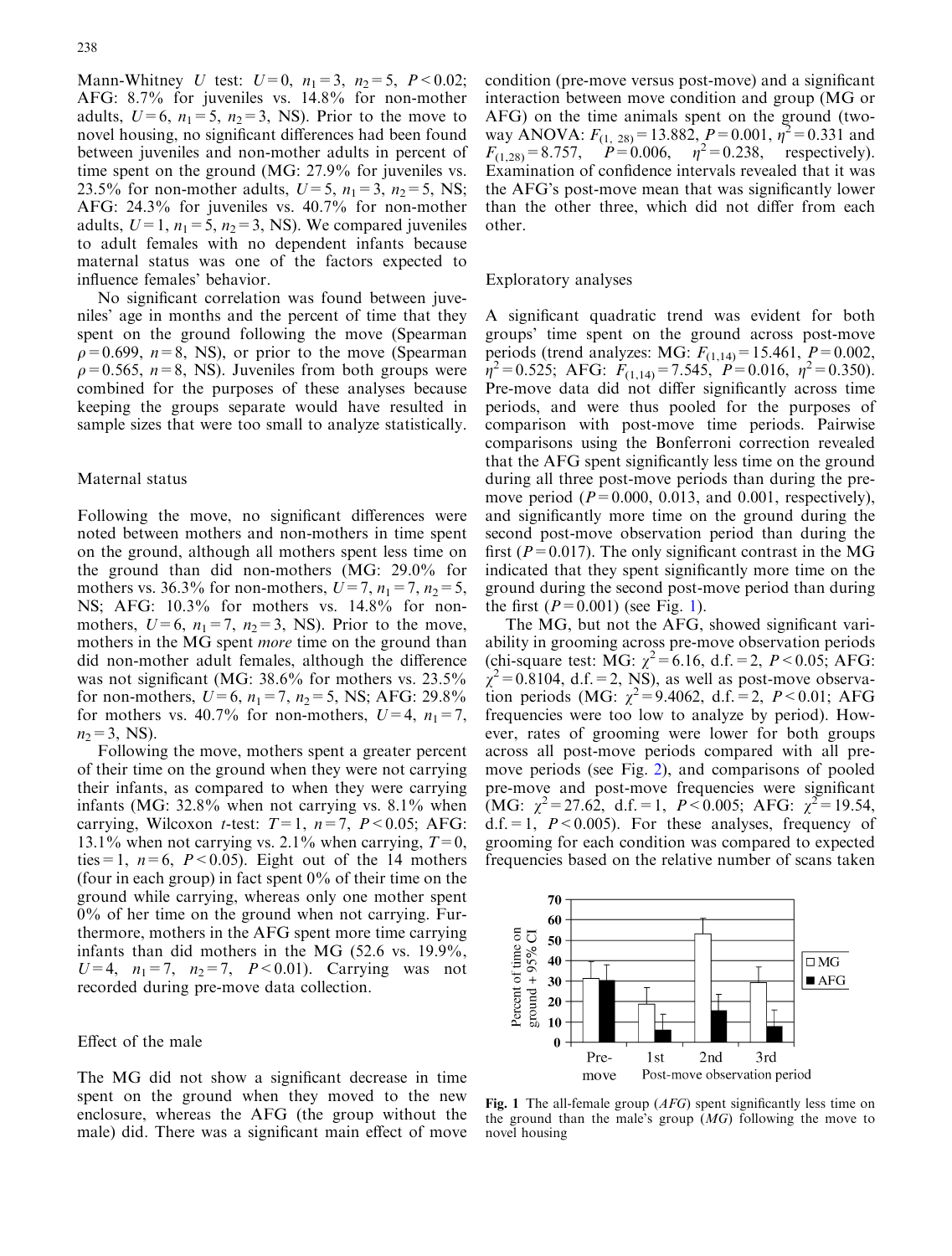<span id="page-4-0"></span>

Fig. 2 The number of grooming bouts per scan was significantly lower following the move to novel housing (AFG all-female group, MG male's group)

during each observation period; we display the data descriptively as grooming bouts per scan for ease of comparison. Grooming bouts that continued across consecutive scans were only counted as one bout.

The mean number of partners each animal had in close proximity or contact did not vary significantly across pre-move observation periods, but did differ across post-move observation periods. Pre-move data were thus pooled, and there was a significant main effect of move condition (pre-move, first, second, third postmove) but no interaction between move condition and group  $(F_{(3,84)} = 31.772, P < 0.001, \eta^2 = 0.528, \text{ and}$  $F_{(3,84)}$  < 1, respectively). Pairwise comparisons using the Bonferroni correction indicated that animals had a significantly greater mean number of partners in close proximity or contact during the first and third postmove observation periods than during the pre-move condition or the second post-move observation period (all  $P=0.000$ ; see Fig. 3).

### **Discussion**

Our current data indicate that age may impact use of novel space: in both groups, juveniles spent less time on the ground compared with non-mother adult females.



Fig. 3 Mean number of partners in close proximity or body contact increased significantly in the 1st and 3rd sampling periods following the move to novel housing  $(AFG$  all-female group, MG male's group)

Although the difference was not significant in the AFG, this can perhaps be accounted for by the relatively low amount of time spent on the ground by this group as a whole; the direction of the difference is at least consistent with the MG. It appears that juveniles do not have the same tendency to explore novel spaces as they do to explore novel objects and foods as reported by other authors (Menzel and Menzel [1979;](#page-5-0) Kummer and Goodall [1985](#page-5-0); Visalberghi [1988\)](#page-5-0). Our data instead suggest that juveniles might be more cautious in novel spaces, as would be predicted based on their relative vulnerability to predation.

Our data also suggest an influence of maternal status on response to novel housing, at least in terms of the presence of an infant. Following the move, mothers were less likely to be on the ground while they carried their infants than when they were not carrying them. Infant capuchins routinely ride on animals other than the mother (Fragaszy et al. [1991\)](#page-5-0); it would be an easy matter for a mother to wait to go to the ground until after her infant had dismounted or moved to another carrier. Mothers of young infants did not spend less time on the ground in general than other females, suggesting that an infant's presence may be the main factor that deters mothers from going to the ground, although a contribution of mothers' physiological state cannot be ruled out from these data.

The AFG spent consistently less time on the ground during all post-move observation periods, both compared to the MG and to AFG's own pre-move data. Females in the group seemed considerably more hesitant to leave the indoor enclosure and also spent a significantly greater amount of time carrying their infants than did mothers in the MG. These findings are at least consistent with the idea that the females in the AFG perceived the new setting as more threatening.

Animals in the MG did not spend significantly less time on the ground following the move to novel space, and in fact they significantly *increased* the time they spent on the ground from the first to the second postmove period. While it is impossible to generalize from one group, this finding suggests a relatively profound role for males in enabling the use of novel space by other members of their group. Consistent with this idea, it was the male in this group who first exited the indoor compound, and he was quickly followed by most of the group's females. Van Schaik and van Noordwijk [\(1989\)](#page-5-0) reported that wild adult male tufted capuchins lead the group during travel, and place themselves between predators and the rest of the group. Their protector role may be especially meaningful to other members of the group in a novel environment. Alternative explanations cannot be discounted however. For example, the AFG group may have experienced a relatively greater disruption by virtue of having both of their males removed, and thus may have experienced the move as more stressful in general.

All animals groomed less frequently following the move, but had a greater average number of partners in